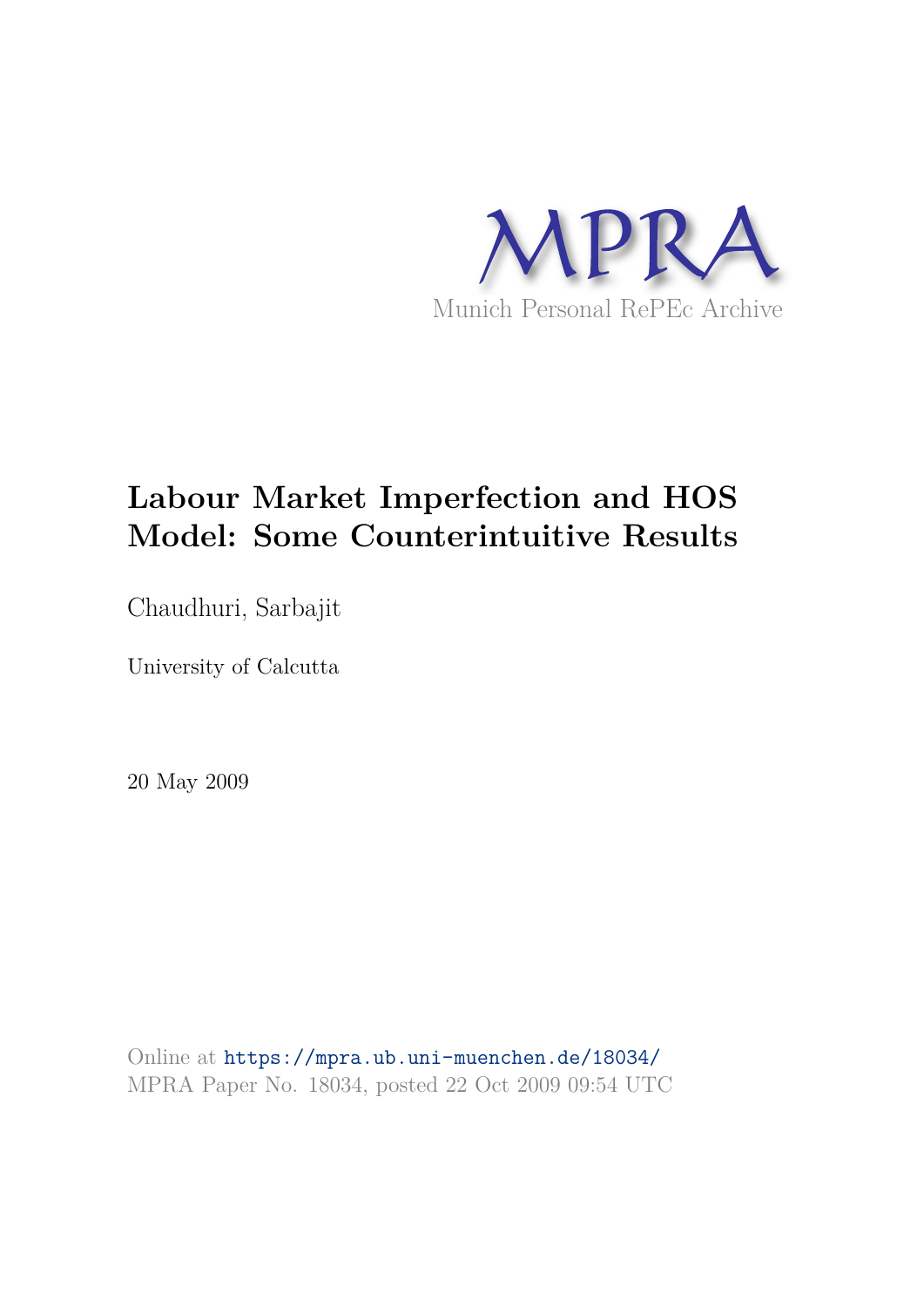# **Labour Market Imperfection and HOS Model: Some Counterintuitive Results**

**Sarbajit Chaudhuri Professor Dept. of Economics University of Calcutta 56A, B.T. Road Kolkata 700 050 India.** 

**Address for communication:** Dr. Sarbajit Chaudhuri, 23 Dr. P.N. Guha Road, Belgharia, Kolkata 700083, India. Tel: 91-33-541-0455 (R), 91-33-557-5082 (C.U.) Fax: 91-33-2844-1490 E-mail: sarbajitch@yahoo.com

#### **(May 2009)**

**ABSTRACT:** This note introduces labour market imperfection in an otherwise Heckscher-Ohlin-Samuelson (HOS) model and provides a theory of unionized wage formation. It demonstrates that this framework satisfies the Stolper-Samuelson theorem and the magnification effect and that it is capable of producing certain results which are contrary to the standard HOS and the Corden and Findlay (1975) results.

**Keywords:** Labour market imperfection, Heckscher-Ohlin-Samuelson model, Corden and Findlay model, Foreign capital, Trade liberalization.

**JEL Classification:** F2, F21, O17.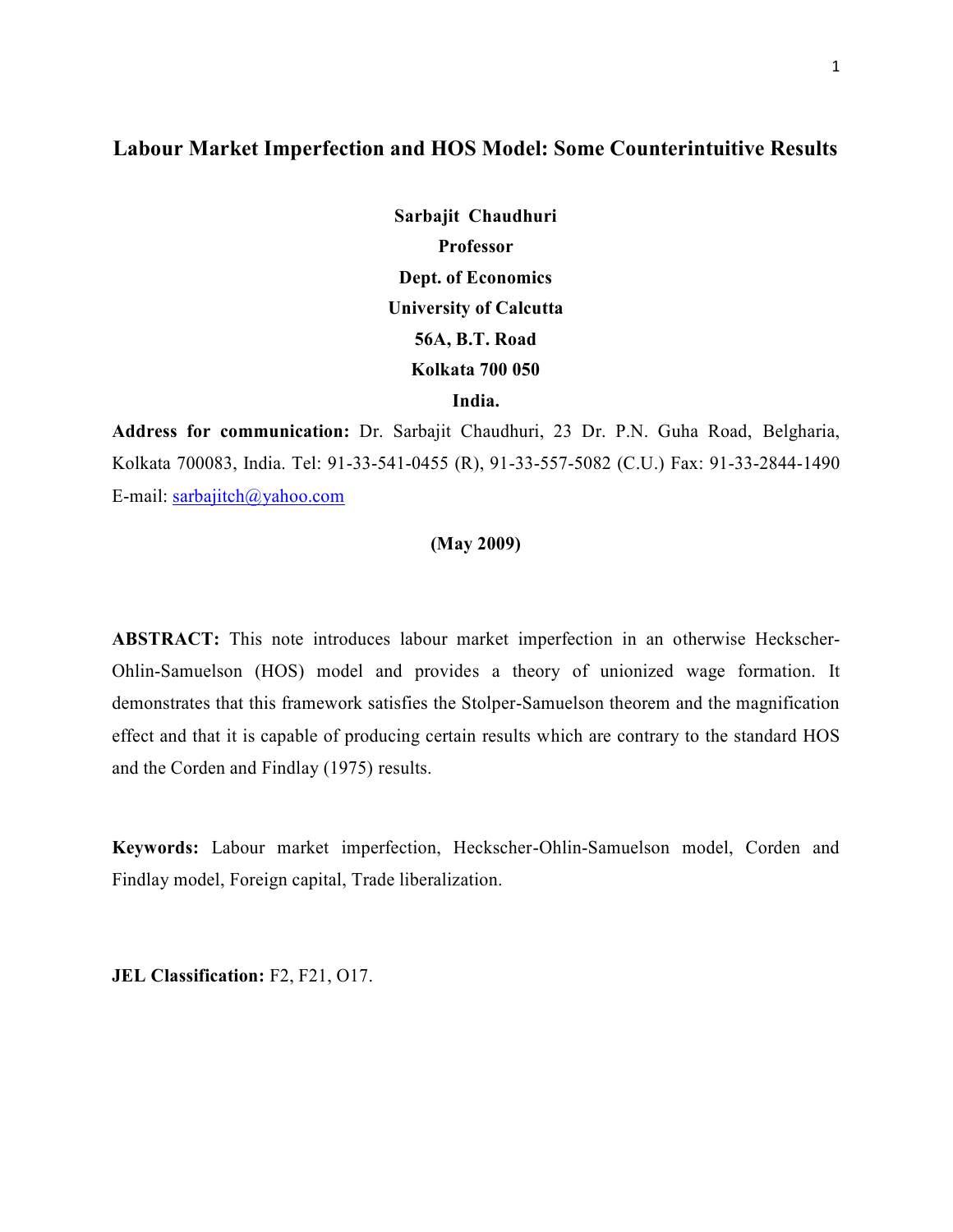## **Labour Market Imperfection and HOS Model: Some Counterintuitive Results**

#### **1. Introduction**

The Heckscher-Ohlin-Samuelson (hereafter, HOS) model with Stolper-Samuelson (SS) theorem at its core is the foundation of the neoclassical theory of international trade. In the HOS model both commodity and factor markets are perfectly competitive that limits the application of such a model for the purpose of analyzing the problems of a developing economy where the existence of factor market imperfections is a salient feature. Attempts have been made to use derivatives of the HOS model with labour market imperfection to address the problems of such economies. One example of this is the two-sector mobile capital version of the Harris-Todaro (HT) model (known as the Corden and Findlay (1975) (CF) model). The CF is a dual economy model with exogenous labour market distortion in the urban sector and does not satisfy the Stolper-Samuelson theorem completely. For example, if the price of the labour-intensive commodity changes the return to capital does not change. Otherwise, this structure more or less behaves like the standard HOS model and certain important trade theoretic results remain undisturbed. For example, the welfare effect of foreign capital with full repatriation of foreign capital earnings is immiserizing if the import-competing sector is capital-intensive and is protected by an import tariff. This is the standard 'Brecher-Alejandro' (1977) (BA) proposition which is valid in the CF set-up despite the presence of labour market distortion. This is due to the 'envelope property' of the CF model where the average wage of the workers is equal to the rural sector wage. A reduction in import tariff and a reduction in the unionized wage in the absence of the tariff are welfare-improving.

The purpose of this paper is to introduce labour market imperfection in an otherwise HOS model and provide a theory of unionized wage formation. We will demonstrate that this modified framework satisfies the SS theorem and the magnification effect. Besides, we show that this structure is capable of producing certain counterintuitive results which the CF model cannot generate.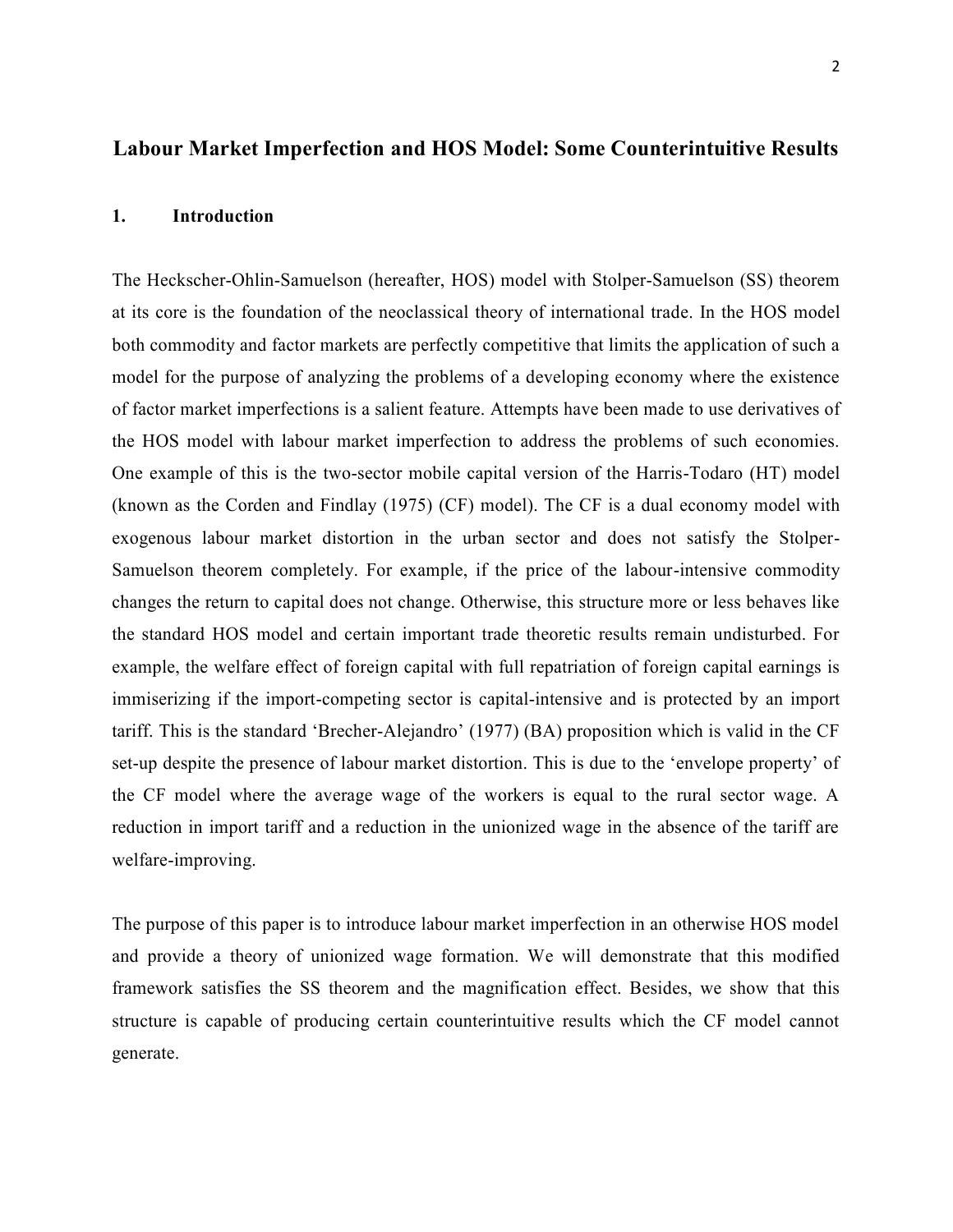#### **2. The Model**

We consider the standard HOS model with labour market imperfection in sector 2. In sector 2 (formal sector) workers receive the unionized wage,  $W^*$ , while their counterparts in sector 1 (an informal sector) receive a low and competitive wage,*W* . All other standard assumptions of the HOS model are retained. Commodity prices are given by the small open economy assumption.

#### *Determination of unionized wage*

We consider a competitive formal sector industry. Production requires two inputs: labour (L) and capital  $(K)$ . The capital market is perfect while the labour market facing the industry is unionized. Each firm in the industry has a separate trade union. While determining unionized wage, labour is considered as the only variable input of production. The unionized wage is determined as a solution to the Nash bargaining game between the representative firm and the representative labour union.

The representative firm's profit function is given by:  
\n
$$
\Pi = P_2 Q(L, K) - W^* L
$$
\n(1)

where  $P_2$  is the exogenously given price of the formal sector's product.

The representative labour union maximizes the aggregate wage income of its members net of their opportunity wage income i.e.

$$
\Omega = (W^* - W)L \tag{2}
$$

The informal sector wage,  $W$ , is the opportunity wage to the workers in the industry. This is because any worker failing to get employment in the formal will surely be getting a job in the informal sector.

We consider a cooperative game between the firm and the labour union that leads to determination of the unionized wage,  $W^*$  and the employment level,  $L$ . If the two parties fail to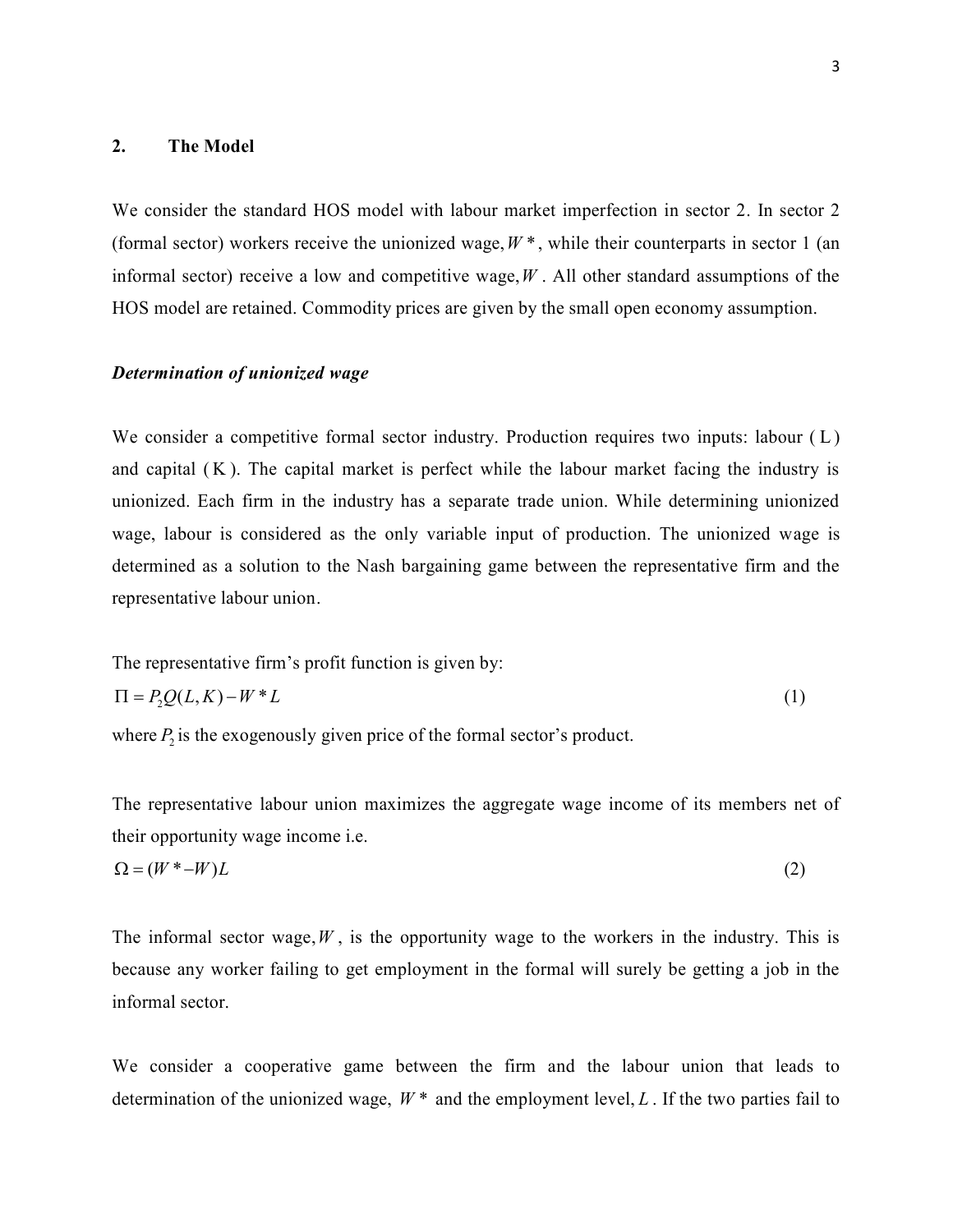reach an agreement no production will take place and the workers have to accept jobs in the informal sector. So given the objective functions of the two parties, represented by equations (1) and (2), the disagreement pay-off is:  $[0, 0]$ 

The Nash bargaining solution is obtained from the following optimization e xercise.

$$
\text{Max } J = [P_2 Q(L, K) - W^* L]^{(1-U)} \times [(W^* - W)L]^U
$$
\n
$$
W^*, L
$$
\n(3)

where  $U$  is the bargaining strength of the labour unions.

The first-order conditions for maximization are

$$
(1-U)[(W^* - W)L] = U[P_2Q(.) - W^*L]
$$
\n(4)

and,

$$
(1-U)(P_2Q_L - W^*)L = -U[P_2Q(.) - W^*L]
$$
\n(5)

Using (4) and (5) one obtains

$$
P_2 Q_L = W \tag{6}
$$

Differentiation of (6) leads to

$$
\left(\frac{\partial L}{\partial W}\right) = \frac{1}{P_2 Q_{LL}} < 0; \left(\frac{\partial L}{\partial P_2}\right) = -\frac{Q_L}{P_2 Q_{LL}} > 0\tag{7}
$$

Simplification from (4) yields

$$
W^* = U \frac{P_2 Q(L, K)}{L} + (1 - U)W
$$
\n(8)

Equation (7) is the unionized wage function. In general form it is written as

$$
W^* = W^* (P_2, W, U) \tag{8.1}
$$

Differentiating (8) and using (7) we find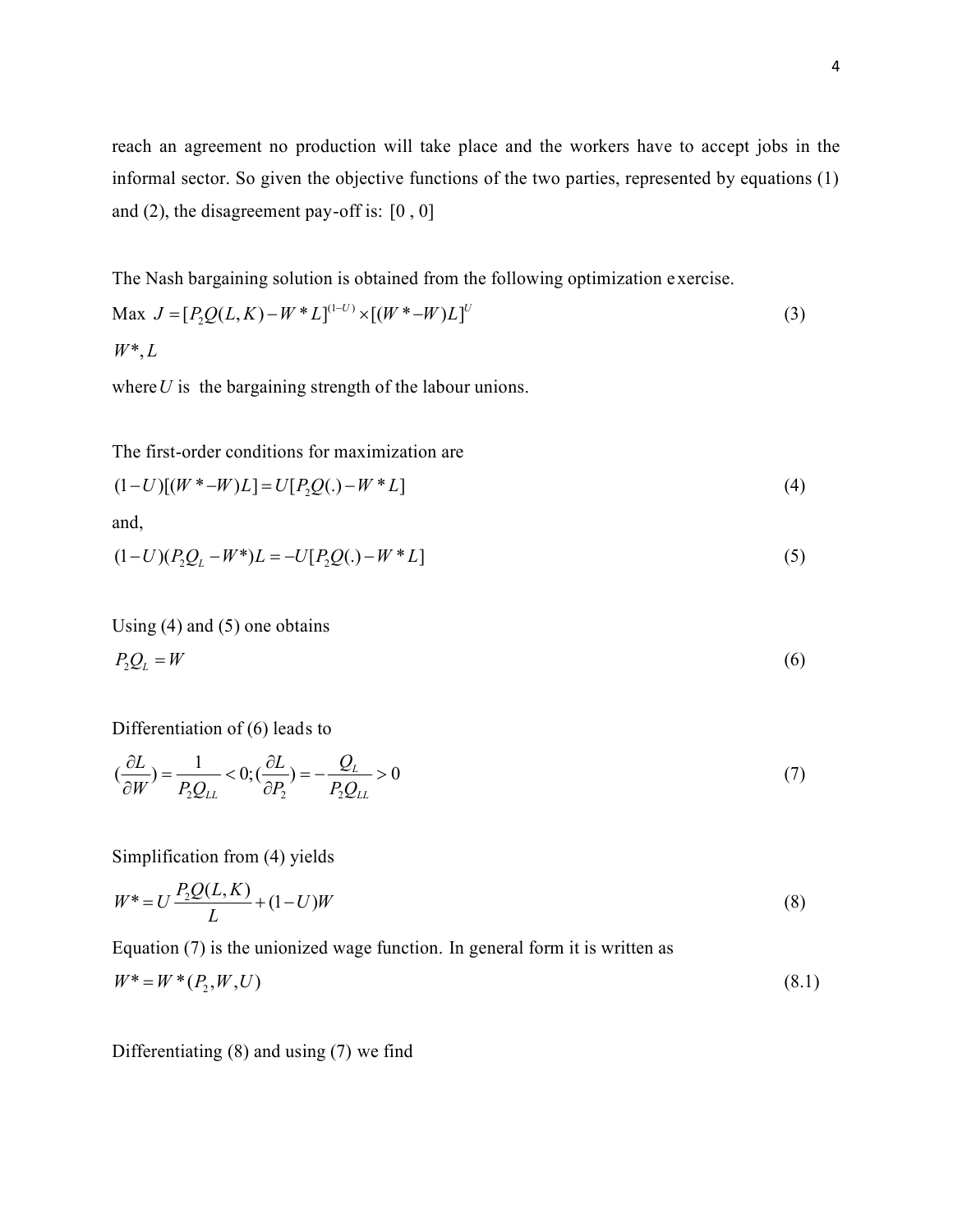$$
(\frac{\partial W^*}{\partial U}) = (\frac{1}{L})(P_2Q(.) - WL) > 0
$$
  
\n
$$
(\frac{\partial W^*}{\partial W}) = (1 - U) + \frac{U(WL - P_2Q(.))}{L^2 P_2 Q_{LL}} > 0;
$$
  
\n
$$
(\frac{\partial W^*}{\partial P_2}) = [\frac{UP_2Q(.)(Q_{LL}L + Q_L) - UWLQ_L}{P_2 Q_{LL}L^2}] > 0 \text{ if } (Q_{LL}L + Q_L) \le 0 \text{ i.e } \xi_L \ge 1,
$$
  
\nwhere  $\xi_L = -(\frac{LQ_{LL}}{Q_L})$  is the elasticity of marginal product curve of labour.<sup>1</sup>

This establishes the following proposition.

*Proposition1: The unionised wage is a positive function of the informal wage and the bargaining strength of the labour union. It is also a positive function of the commodity price if*  $\xi_L \geq 1$ *.* 

From (8) it can also be checked that

$$
E_W = \left(\frac{\partial W^* W}{\partial WW^*}\right) = \left[\frac{\{(1-U)L^2 Q_{LL} + U(LQ_L - Q(.))W}{uP_2 f(L^* , K) + WL^* (1 - u)}\right] > 0;
$$
  
\n
$$
E_{P_2} = \left(\frac{\partial W^* P_2}{\partial P_2 W^*}\right) = \left(\frac{P_2 U}{LQ_{LL}}\right) \left[\frac{\{Q(.)LQ_{LL} - Q_L(LQ_L - Q(.))\}}{(UP_2 Q(L, K) + WL(1 - U))}\right] > 0 \text{ if } \xi_L \ge 1 \text{ and,}
$$
  
\n
$$
(E_W + E_{P_2}) = 1
$$
 (10)

### *The S-S theorem and magnification effect*

 $\overline{\phantom{0}}$ 

The general equilibrium setup is given by the following set of equations.

$$
Wa_{L1} + ra_{K1} = P_1 \tag{11}
$$

$$
W^*(P_2, W, U)a_{L2} + ra_{K2} = P_2
$$
\n(12)

$$
a_{K1}X_1 + a_{K2}X_2 = K \tag{13}
$$

<sup>&</sup>lt;sup>1</sup> This is only a sufficient condition. There can be another sufficient condition under which 2  $\left(\frac{\partial W^*}{\partial P}\right) > 0$ *P*  $\frac{\partial W^*}{\partial D}$  >  $\frac{\partial P_2}{\partial P_2} > 0$ .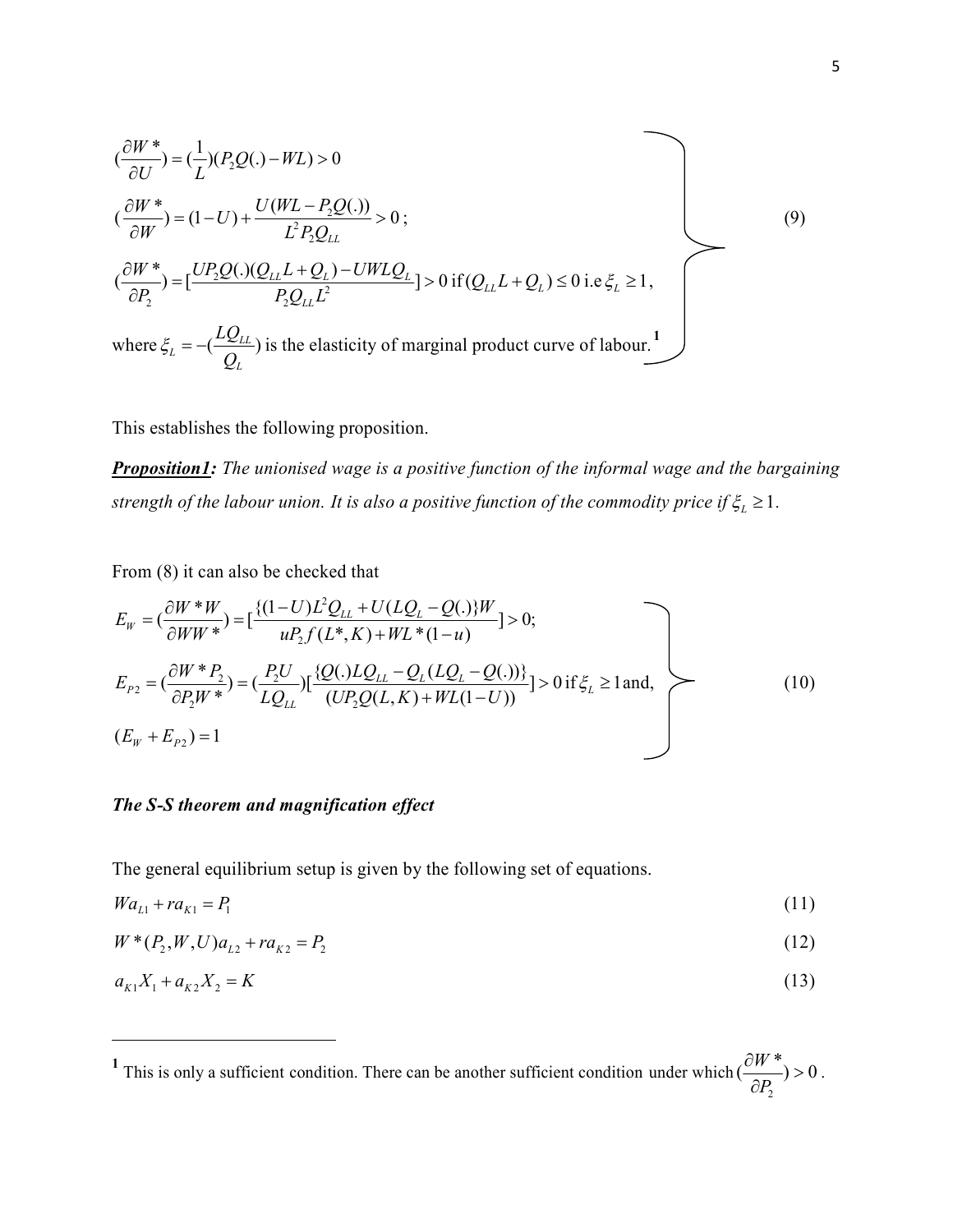$$
a_{L1}X_1 + a_{L2}X_2 = L \tag{14}
$$

where  $a_{ji}$ s is the requirement of the *j* th factor required to produce one unit of output of sector *i* for  $j = L, K$ ; and,  $i = 1, 2$ .

(11) and (12) are the two zero-profit conditions for the two sectors while equations (14) and (15) are the full-employment conditions for capital and labour, respectively. We assume that sector 1 is more (less) labour-intensive (capital-intensive) than sector 2 in value sense i.e.  $\frac{1}{2}$   $\sim$   $\frac{U}{2}$ 1  $u_{K2}$  $L_1 \searrow W^* a_L$  $K1$   $u_K$  $Wa_{L1}$ ,  $W^*a$  $a_{K1}$  *a*  $> \frac{H^2}{2L^2}$ .

Differentiating equations (11) and (12) totally, applying the envelope conditions and arranging terms in a matrix notation we obtain

$$
\begin{bmatrix} \theta_{L1} & \theta_{K1} \\ \theta_{L2} E_W & \theta_{K2} \end{bmatrix} \begin{bmatrix} \hat{W} \\ \hat{r} \end{bmatrix} = \begin{bmatrix} \hat{P}_1 \\ \hat{P}_2 (1 - E_{P2} \theta_{L2}) \end{bmatrix}
$$
\n(15)

where the determinant to the coefficient-matrix is

$$
|\theta| = (\theta_{L1}\theta_{K2} - \theta_{K1}\theta_{L2}E_W) = (\theta_{L1} - \theta_{L2}E_W) - \theta_{L1}\theta_{L2}(1 - E_W)
$$
  
= (\theta\_{K2} - \theta\_{K1}E\_W) - \theta\_{K1}\theta\_{K2}(1 - E\_W) > 0 (16)

 $\theta_{ji}$  is the distributive share of the *j* th factor in the *i* th sector; and, " $\wedge$ " means proportional change.

We now state and prove the following proposition.

**Proposition 2:** If  $\hat{P}_1 > \hat{P}_2$  the following ranking must hold:  $\hat{W} > \hat{P}_1 > \hat{P}_2 > \hat{r}$ .

Proof:

Solving (16) by Cramer's rule

$$
\hat{W} = \frac{\theta_{K2}\hat{P}_1 - \theta_{K1}(1 - E_P \theta_{L2})\hat{P}_2}{|\theta|}
$$
\n(17)

Now if  $\hat{P}_1 > \hat{P}_2$  from (17) it follows that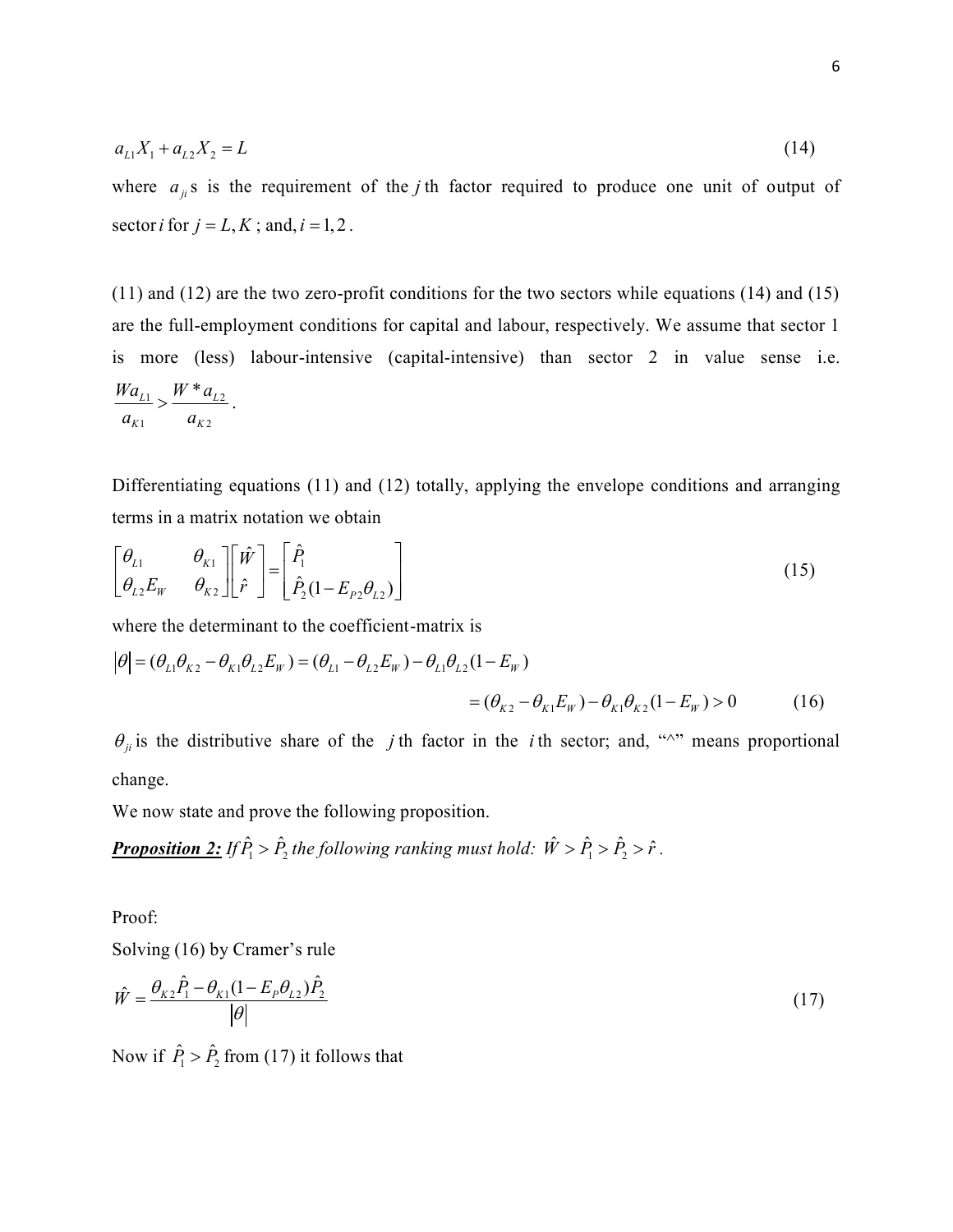$$
(\frac{\hat{W}}{\hat{P}_1}) > \frac{(\theta_{K2} - \theta_{K1}) + \theta_{K1}\theta_{L2}E_p}{|\theta|} = B \text{ (say)}
$$
  
\nNow  $(\frac{\hat{W}}{\hat{P}_1}) > B \ge 1$  iff  $(\theta_{K2} - \theta_{K1}) + \theta_{K1}\theta_{L2}E_p \ge |\theta|$ . Using (16) and simplifying one gets  
\n $(\frac{\hat{W}}{\hat{P}_1}) > B \ge 1$  iff  $(E_{P2} + E_w) \ge 1$ . Using (10) it follows that  
\n $\hat{W} > \hat{P}_1$  (19)

Similarly, solving (16) it is easy to show that

$$
\hat{r} < \hat{P}_2 \tag{20}
$$

Combining (19) and (20) one can write

$$
\hat{W} > \hat{P}_1 > \hat{P}_2 > \hat{r}.
$$
  
If  $\hat{P}_1 > \hat{P}_2 = 0$ ,  $\hat{W} > \hat{P}_1 > \hat{P}_2 = 0 > \hat{r}$ 

This completes the proof.

It is important to note that the Rybczynski effect and the Rybczynski-type effect that occurs following an S-S effect if production technologies are of variable coefficient type also hold in this case.

#### *Some counterintuitive results*

Now suppose that there a tariff on sector 2. Equation (12) is, therefore, modified as

$$
W^*(P_2, W, u)a_{L2} + ra_{K2} = P_2(1+t)
$$
\n(12.1)

We also assume that the aggregate capital stock of the economy consists of both domestic capital  $(K_D)$  and foreign capital  $(K_F)$  and these are perfect substitutes. The capital endowment equation is now given by

$$
a_{K1}X_1 + a_{K2}X_2 = K_D + K_F = K \tag{13.1}
$$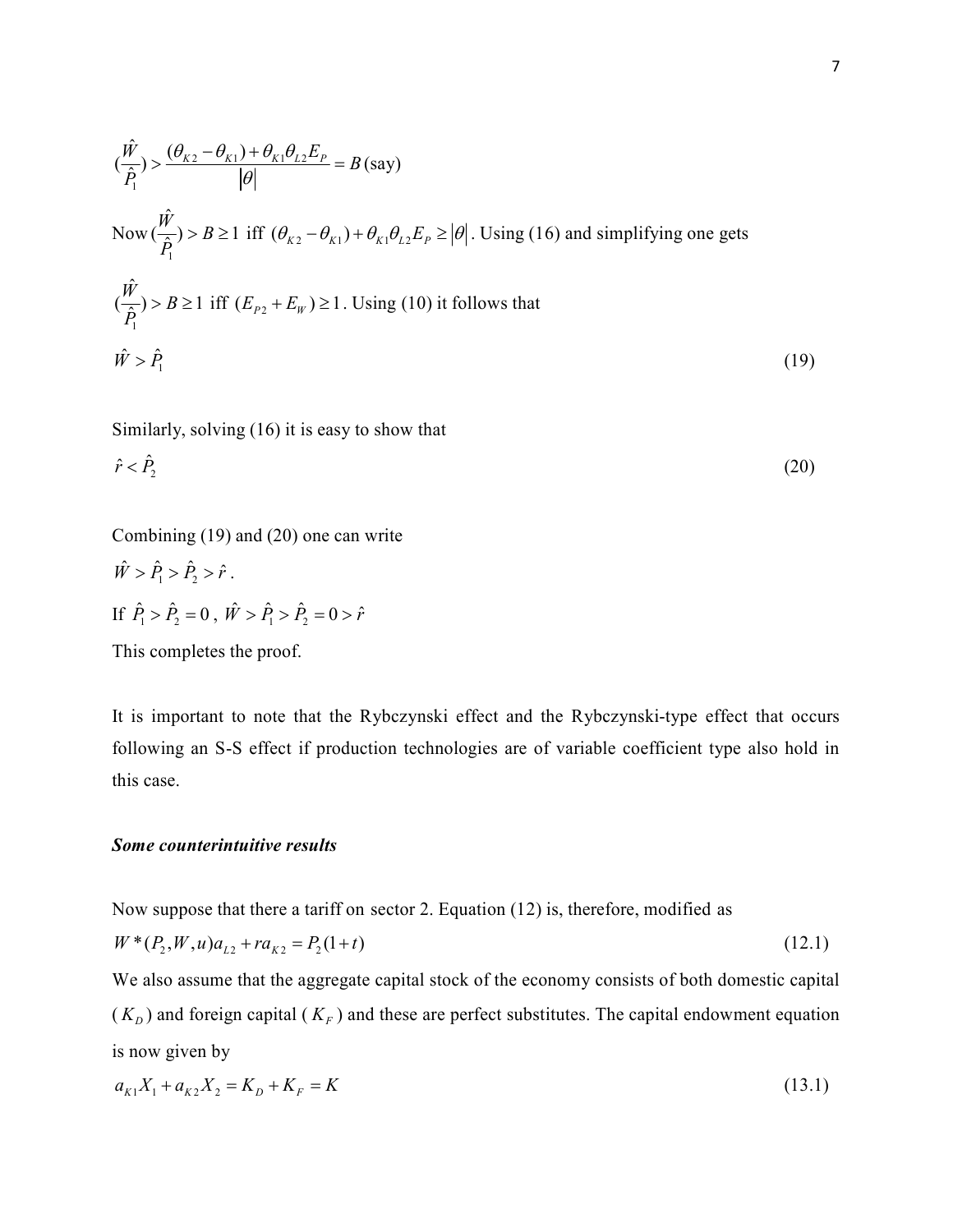The strictly quasi-concave social welfare function is given by

$$
V = V(D_1, D_2) \tag{14}
$$

where  $D_i$  denotes the demand for the *i* th commodity for  $i = 1, 2$ .

Given that international trade occurs, trade balance requires

$$
(X_1 - D_1) = P_2(D_2 - X_2) + rK_F
$$
\n(15)

where  $(X_1 - D_1)$  is the amount of  $X_1$  exported and  $(D_2 - X_2)$  denotes the amount of  $X_2$  that is imported.

Differentiating (14) yields

$$
(dV/V_1) = dD_1 + P_2(1+t) dD_2 \tag{16}
$$

National income at domestic prices is given by

$$
Y = X_1 + P_2(1+t)X_2 + tP_2M - rK_F
$$
\n(17)

where, *M* denotes the volume of import and is given by

$$
M = D_2(P_2(1+t), Y) - X_2 \tag{18}
$$

# *Welfare consequences of foreign capital inflows, trade liberalization and labour market reform*

Differentiating (15), (17), (18), (13.1), (14) and the production functions and substituting into (16) the following expressions can be obtained.

$$
(1/V_1)(dV/dK_F) = v[(W^* - W)(dL_2/dK_F) - tP_2(dX_2/dK_F)]
$$
\n(19)

$$
(1/V_1)(dV/dt) = v[(W^* - W)(dL_2/dt) + tP_2(HP_2 - (dX_2/dt))]
$$
\n(20)

$$
(1/V_1)(dV/dU) = v[(W^* - W)(dL_2/dU) - tP_2(dX_2/dU)]
$$
\n(21)

where:  $v = [(1 + t) / {1 + t(1 - m)}] > 0; m = P_2(1 + t)(\partial D_2 / \partial Y)$  is the marginal propensity to consume commodity 2  $(1 > m > 0)$ ; and,  $H = [(\partial D, \partial P_2(1+t)) + D, (\partial D, \partial Y)] < 0$  is the Slutsky's pure substitution term.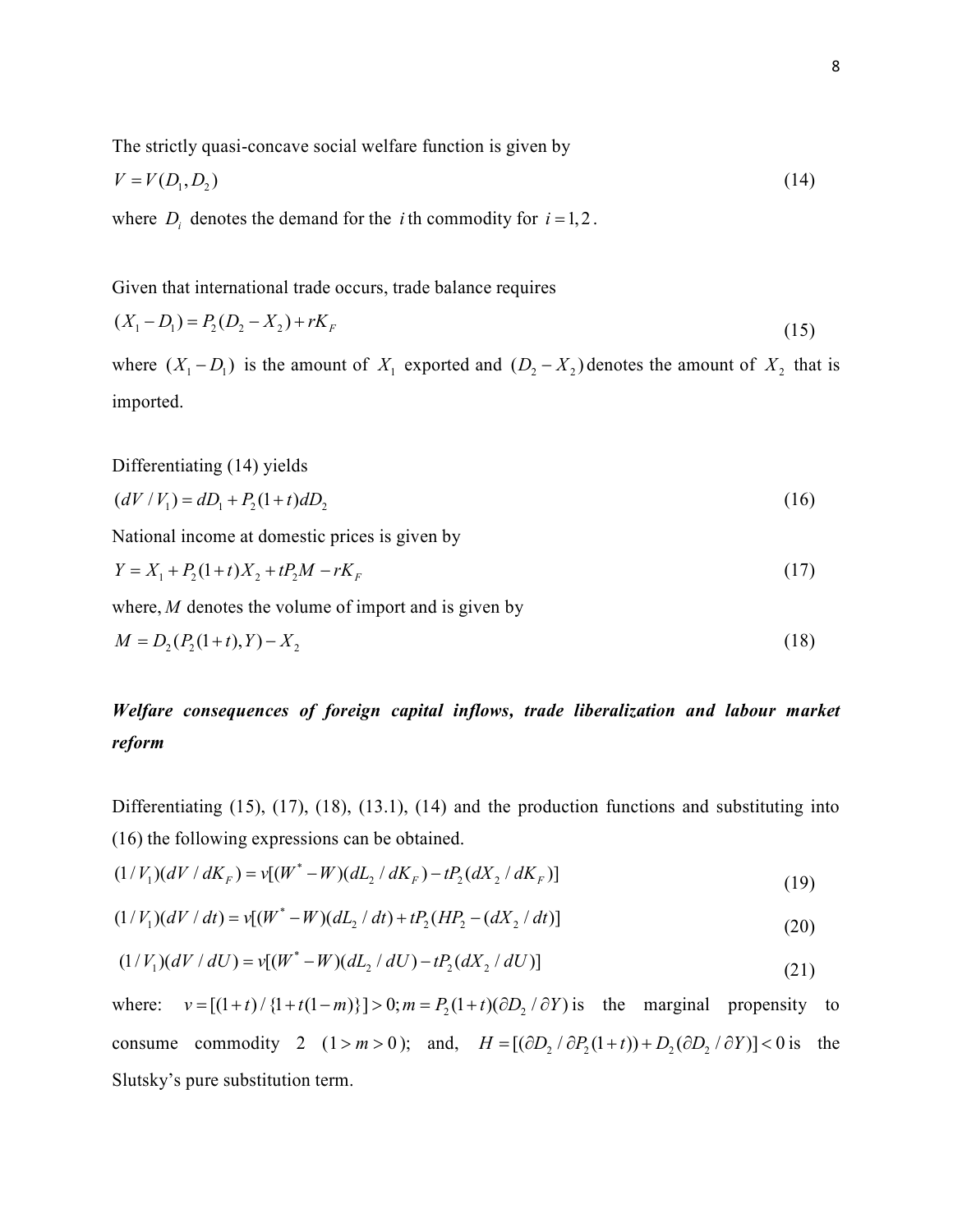From  $(19) - (21)$  the following proposition can be established.

*Proposition 3: While an inflow of foreign capital and/or labour market reform may improve social welfare a policy of trade liberalization may be welfare-worsening.* 

It is worthwhile to mention that in the CF model we get exactly the opposite results due to the 'envelope property'.

We explain proposition 3 as follows. An inflow of foreign capital leads to a Rybczynski effect. Sector 2 expands and sector 1 contracts as the former sector is capital-intensive. As the higher wage-paying sector expands, both in terms of output and employment, the aggregate wage income of the workers increase. This we call the *labour reallocation effect* that works positively on social welfare and is captured by the first term in the right-hand side of (20). On the other hand, an expansion of sector 2 leads to a further misallocation of economic resources, lowers volumes of trade thereby exerting a downward pressure on welfare. This is the cost of the tariff protection of the supply side which is captured by the second term in the right-hand side of (19). Welfare improves if the positive labour reallocation effect outweighs the increased cost of tariff protection.

A policy of trade liberalization, on the other hand, lessens, *t* . This lowers*r* and raises*W* and hence *W* \*. The higher wage-paying sector contracts both in terms of output and employment due to a Rybczynski type effect. This is the negative labour reallocation effect. Secondly, the consumers would be consuming more of commodity 2 leading to a decrease in cost of tariff protection of the demand side that works positively on welfare. As the protected sector contracts the efficiency of allocation of economic resources improves. The cost of protection of the supply side decreases which also works favourably on welfare. If the labour reallocation effect is stronger than the combined effect of the last two effects, welfare decreases due to trade liberalization. See (20).

Finally, a policy of labour market reform lowers the bargaining strength of the labour unions,*U* . This lowers the unionized wage,  $W^*$ . Sector 2 expands as the wage cost falls. As the higher